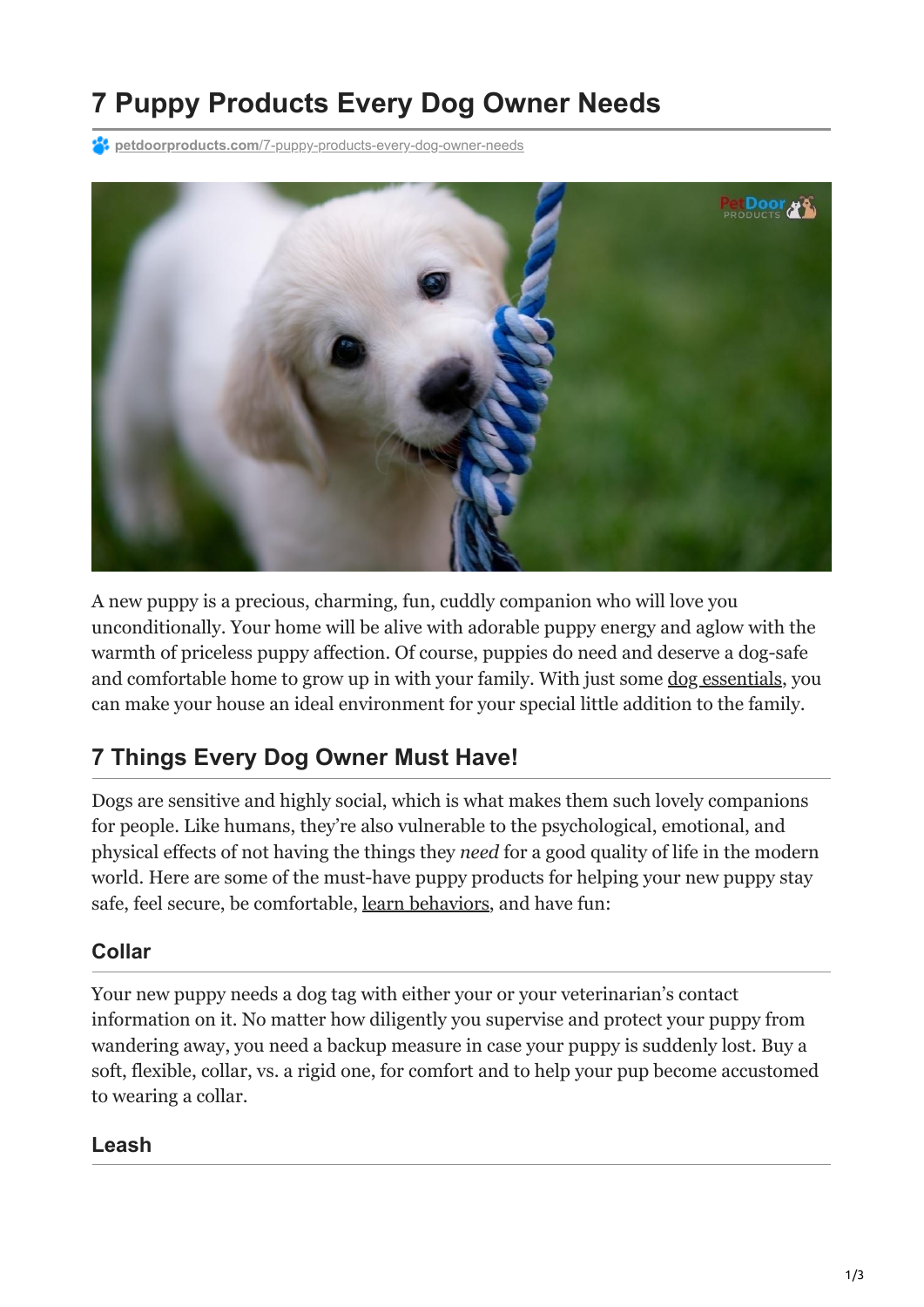You will need a leash for [taking your puppy on walks.](https://petdoorproducts.com/preparing-your-puppy-for-the-first-walk/) Consider a leash that extends to give your puppy more freedom to go a little farther for exploring the roadsides. Practice in advance before leaving the yard with the leash attached. At first, it can seem like a lot to manage between struggling to manage your excited dog *and* work with this kind of leash. So, get comfortable with using the locking and release mechanism smoothly and quickly as needed to control how far the dog can go away from you.

### **Portable Water Container**

Above all, keep fresh cool water ready for your puppy to drink at will. It's fundamental to his/her health and wellbeing, especially in hot weather. Your pup needs to be hydrated. Provide a regular stainless steel, ceramic, or heavy plastic [dog water bowl.](https://petdoorproducts.com/springtime-safety-tips-for-your-dog/) Or, use a unit with a small water dispensing tank to automatically maintain a steady supply of fresh water in the bowl. Make sure the water is cool on hot days. Hot water discourages dogs from drinking during hot weather. Carry a water container with you for your dog when away from home.

## **Doggie Bed**

Your new puppy may whimper, whine, cry, or bark at night from loneliness and boredom after you go to bed. So, you might opt to have your puppy sleep on the foot of your bed for a few nights or longer and later transition him or her to a nearby doggie bed. Buy a comfortable, cozy bed to give your fuzzy little friend restful sleep and to save yourself and your neighbors from frequently being awakened by a barking dog late at night.

#### **Chewable Items**

Dogs need things to chew. Veterinarians recommend providing objects for healthy chewing to help clean dogs' teeth and gums. The chewing helps scrape away a lot of tartar. The chewing also stimulates the secretion of saliva, which cleans a lot of bacteria from a dog's mouth. Keeping the mouth cleaner can help prevent dental problems and improve your dog's breath. Chew bones or toys are among the best puppy products for oral health, and they provide important opportunities to [keep your dog mentally engaged.](https://petdoorproducts.com/6-ways-to-exercise-your-dogs-mind/)

#### **Throw and Pull Toys**

Choose some toys that are ideal for your dog and you to play with together. For example, rope toys are ideal for tug-of-war games. For throwing and fetching, buy hard balls that fit your dog's mouth (but that are large enough so that they do not present a choking risk.) [Many other dog toys squeak or are easy to toss up in the air and catch, giving your dog](https://petdoorproducts.com/blog/page/2/) exercise and many hours of happy independent playtime. To avoid boredom, keep multiple toys in your dog's play area for him/her to pick up and run with and toss in the air.

## **Dog Door**